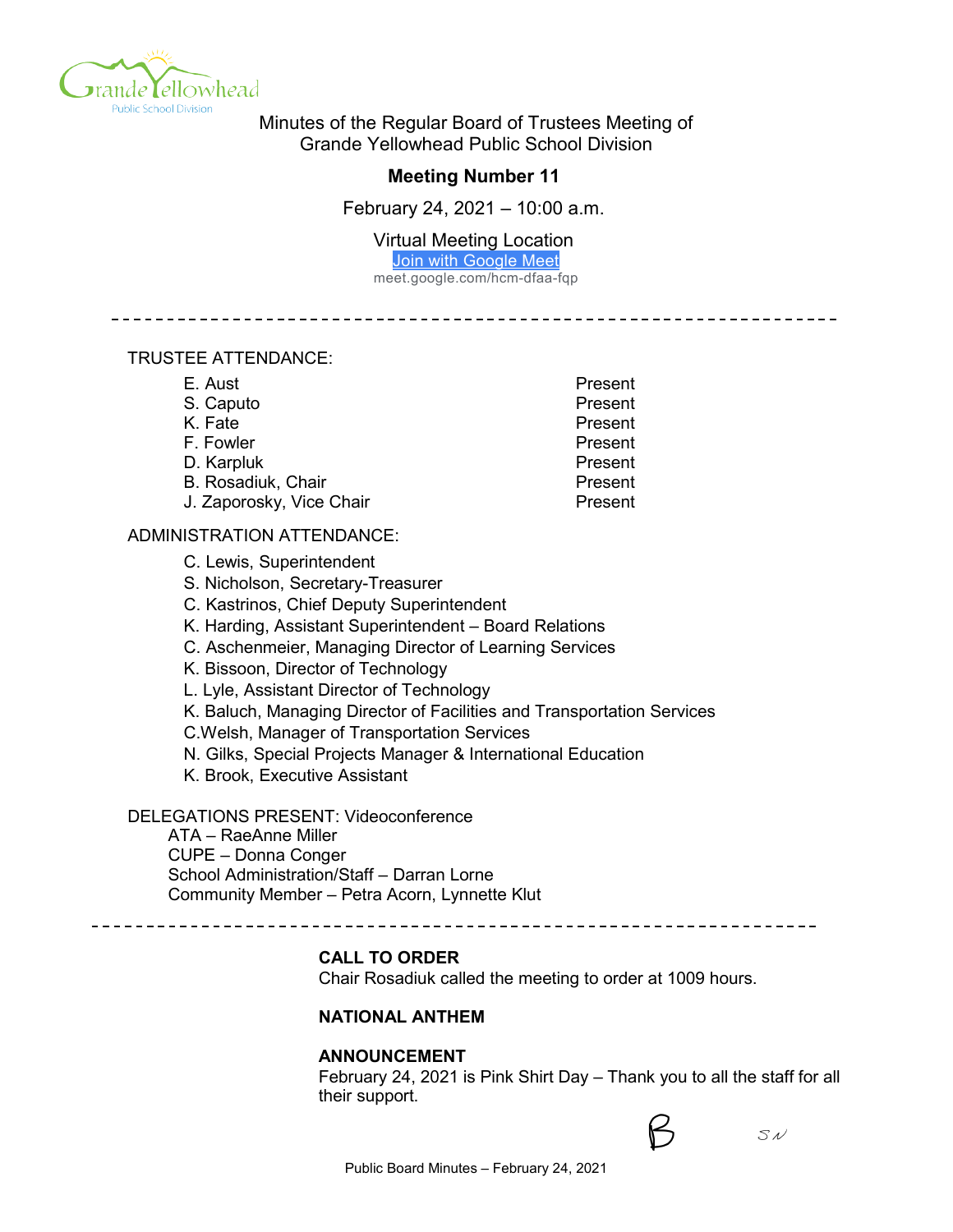# **CHANGES TO THE AGENDA**

None.

**2021-017 APPROVAL OF THE AGENDA** Trustee Zaporosky moved that the Board approve the agenda.

**Carried**

# **2021-018 APPROVAL OF THE MINUTES**

Trustee Fowler moved the Board approve the minutes of the Public Board Meeting of February 10, 2021.

**Carried**

#### **BUSINESS ARISING FROM THE MINUTES** None.

**DELEGATION / PRESENTATION**

None.

# **BOARD CHAIR REPORT**

Chair Rosadiuk Shared:

- ASBA Student Population Information
- ASBA Municipal Election 2021 Resources
- Education Minister COVID 19 Youth Mental Health Resource Hub
- ASEBP
- ASBA Meeting with Education Minister February 25
- EDC Minister's Youth council

# **SUPERINTENDENT'S REPORT**

Superintendent Lewis reported on the activities she has been leading since the last Public Board Meeting on February 10, 2021.

# **PUBLIC QUESTION PERIOD**

None.

# **ACTION ITEMS**

# **2021-019 Request for Spring Meeting with MLAs**

Trustee Fate moved that the Board of Trustees approve a motion to invite MLA Martin Long (West Yellowhead) and MLA Shane Getson (Lac Ste. Anne-Parkland) to meet with the Board.

**Carried**

# **2021-020 Special Needs Students Funding Transfer**

Trustee Karpluk moved that the Board of Trustees approve a motion for the ASBA Zone 2/3 Board Representative to support a proposed Zone 2/3 position statement, as submitted by Northern Lights, regarding the transfer of funds for high needs students who change divisions after the September  $30<sup>th</sup>$  funding deadline.

**Carried**

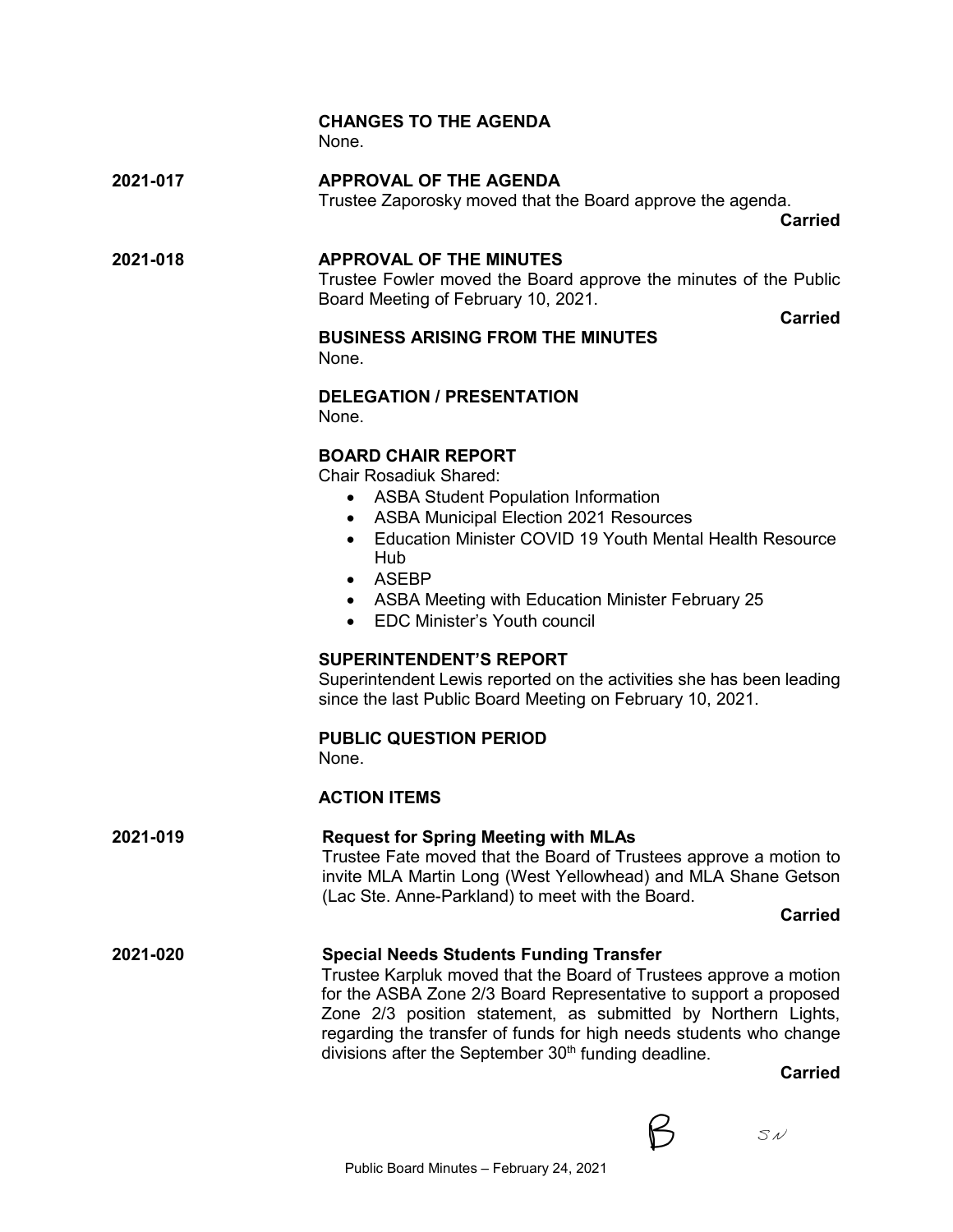| 2021-021 | Update to Board Policy 2 - Role of the Board<br>Trustee Zaporosky moved that the Board of Trustees approve the                                                                                                                                                         |
|----------|------------------------------------------------------------------------------------------------------------------------------------------------------------------------------------------------------------------------------------------------------------------------|
|          | revision to Policy 2 - Role of the Board.<br><b>Carried</b>                                                                                                                                                                                                            |
| 2021-022 | Update to Board Policy 2, Appendix A - Board Annual Work<br><b>Plan</b>                                                                                                                                                                                                |
|          | Trustee Fate moved that the Board of Trustees approve the revisions<br>to Policy 2, Appendix A - Board Annual Work Plan.                                                                                                                                               |
|          | <b>Carried</b>                                                                                                                                                                                                                                                         |
| 2021-023 | Update to Board Policy 3 - Role of the Trustee<br>Trustee Karpluk moved that the Board of Trustees approve the                                                                                                                                                         |
|          | revision to Policy 3 – Role of the Trustee.<br><b>Carried</b>                                                                                                                                                                                                          |
| 2021-024 | Update to Board Policy 17 - Student Transportation Services<br>Trustee Fate moved that the Board of Trustees approve the revisions<br>to Policy 17 - Student Transportation Services.                                                                                  |
| 2021-025 | Postponement to Motion 2021-024<br>Trustee Caputo requested that the Board of Trustees postpone the<br>approval of the revision to Policy 17 - Student Transportation<br>Services.                                                                                     |
|          | <b>Carried</b>                                                                                                                                                                                                                                                         |
| 2021-026 | Update to Board Policy 17, Appendix A - Transportation Fees<br>Trustee Zaporosky moved that the Board of Trustees approve the<br>revisions to Policy 17, Appendix A - Transportation Fees.                                                                             |
| 2021-027 | <b>Postponement to Motion 2021-026</b><br>Trustee Caputo requested that the Board of Trustees postpone the<br>approval of the revisions to Policy 17, Appendix $A - T$ ransportation<br>Fees.                                                                          |
|          | <b>Carried</b>                                                                                                                                                                                                                                                         |
| 2021-028 | Update to Board Policy 20 - Health and Wellness<br>Trustee Fowler moved that the Board of Trustees approve the revision<br>to Policy 20 - Health and Wellness.                                                                                                         |
|          | 2 in Favour<br>5 Opposed<br><b>Defeated</b>                                                                                                                                                                                                                            |
| 2021-029 | Approval of Board Policy 17, Appendix B - Occasional Rider<br><b>Request for Special Transportation Form</b><br>Trustee Zaporosky moved that the Board of Trustees approve new<br>Policy 17, Appendix B - Occasional Rider Request for Special<br>Transportation Form. |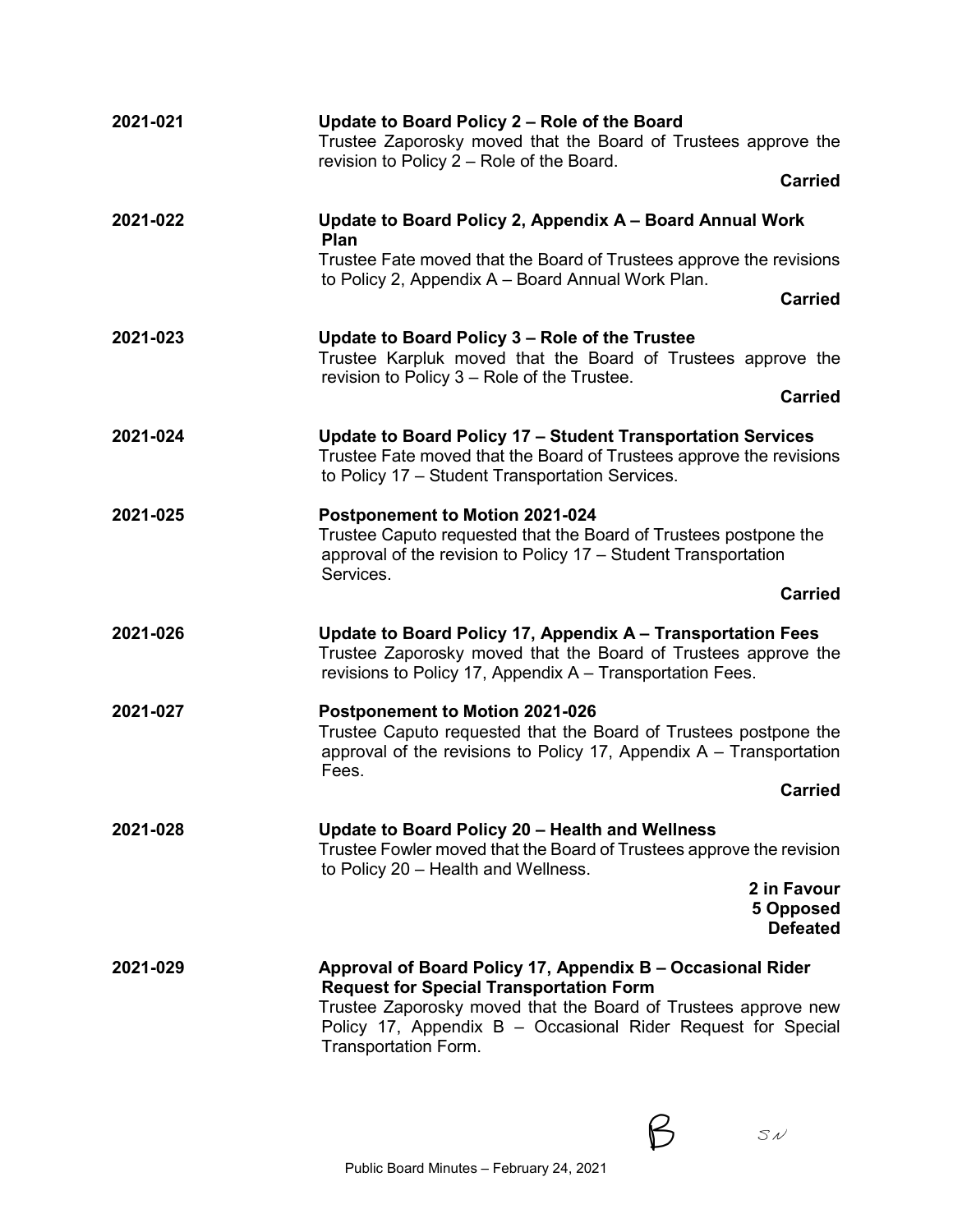| 2021-030 | Postponement to Motion 2021-029<br>Trustee Caputo requested that the Board of Trustees postpone the<br>approval of the new Policy 17, Appendix B - Occasional Rider<br>Request for Special Transportation Form.                                                                                                                                                                                                                                                                                                      |
|----------|----------------------------------------------------------------------------------------------------------------------------------------------------------------------------------------------------------------------------------------------------------------------------------------------------------------------------------------------------------------------------------------------------------------------------------------------------------------------------------------------------------------------|
|          | <b>Carried</b>                                                                                                                                                                                                                                                                                                                                                                                                                                                                                                       |
| 2021-031 | 2021 Retirement Recognition Plan<br>Trustee Karpluk moved that the Board of Trustees approve the<br>alternate retirement recognition plan for the 2021 Retiree Cohort.<br><b>Carried</b>                                                                                                                                                                                                                                                                                                                             |
| 2021-032 | <b>Superintendent's Vacation Carry Forward</b><br>Trustee Fate moved that the Board of Trustees approve a carryover<br>of unused vacation entitlement into the 2020-2021 term, as per the<br>Superintendent's contract.<br><b>Carried</b>                                                                                                                                                                                                                                                                            |
| 2021-033 | <b>Housekeeping Edits of Board Policies</b><br>Trustee Fowler moved that the Board<br>of Trustees approve<br>housekeeping edits to policy documents.                                                                                                                                                                                                                                                                                                                                                                 |
| 2021-034 | <b>Friendly Amendment to Motion 2021-033</b><br>Trustee Caputo requested a friendly amendment as follows:<br>That the Board of Trustees approve housekeeping edits to policy<br>documents to locate and remove references to "handbook" and<br>"manual" within the policy documents and adjust sentences<br>accordingly, to locate and replace specific gender pronoun<br>references, and remove the duplicated phrase copy and paste error<br>in item 2.1, Policy 7.<br>3 in Favour<br>4 Opposed<br><b>Defeated</b> |
| 2021-035 | <b>Housekeeping Edits of board Policies</b><br>Trustee Fowler moved that the Board<br>of Trustees approve<br>housekeeping edits to policy documents.                                                                                                                                                                                                                                                                                                                                                                 |
| 2021-036 | <b>Friendly Amendment to Motion 2021-035</b><br>Trustee Zaporosky requested a friendly amendment as follows:<br>That the Board of Trustees approve housekeeping edits to policy<br>documents, coming back to the Board as an information item.<br>4 in Favour<br>3 Opposed<br><b>Carried</b>                                                                                                                                                                                                                         |
|          | The Public Board Meeting recessed at 1218 hours.                                                                                                                                                                                                                                                                                                                                                                                                                                                                     |
|          | The Public Board Meeting reconvened at 1247 hours.                                                                                                                                                                                                                                                                                                                                                                                                                                                                   |
|          |                                                                                                                                                                                                                                                                                                                                                                                                                                                                                                                      |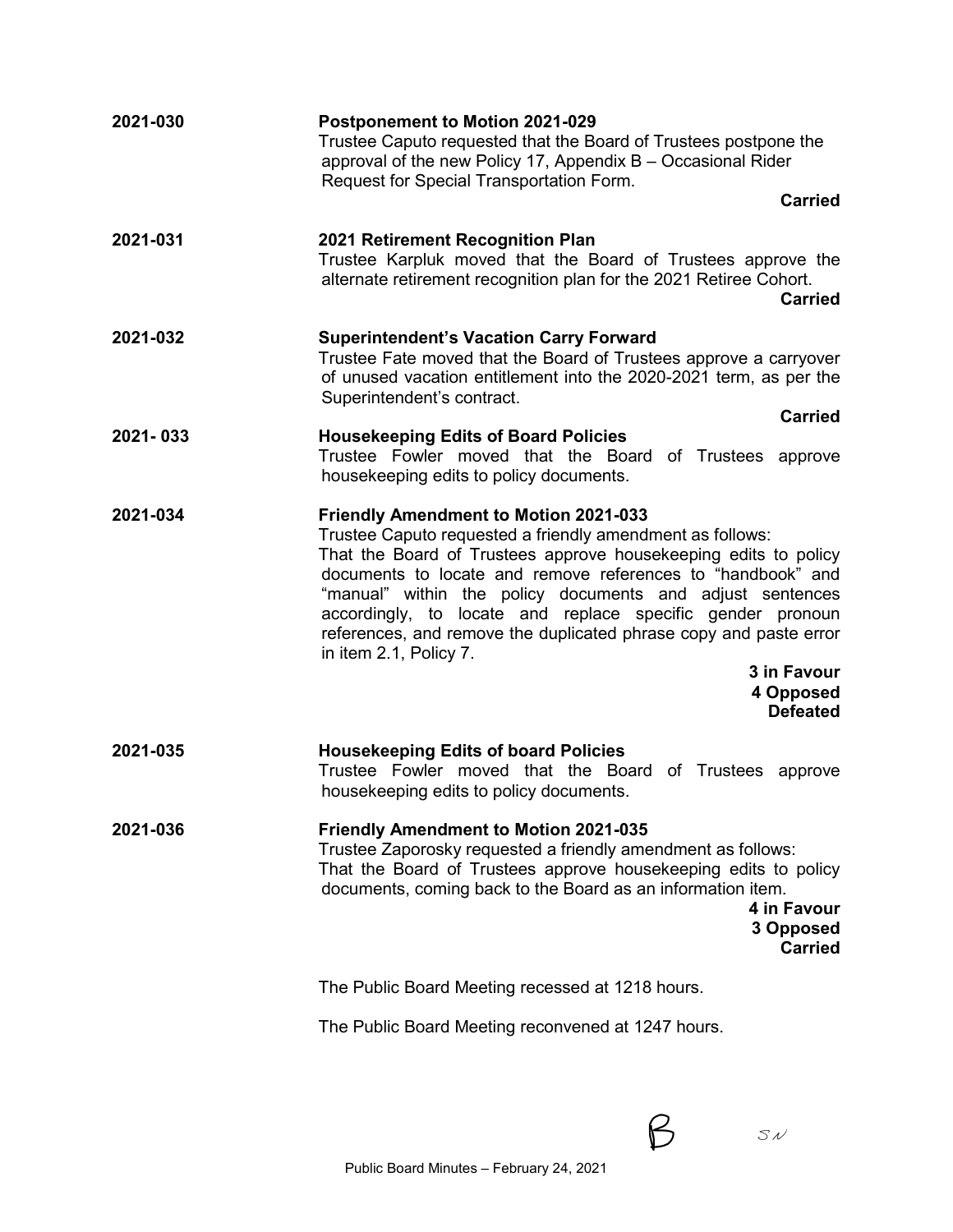# **ADMINISTRATION REPORTS**

#### **Health and Wellness/School Nutrition Report**

C. Aschenmeier provided the Board with an update regarding the Health and Wellness/School Nutrition Program.

#### **Transportation Services Update**

K. Baluch proved the Board with an update on Transportation Services.

### **Request for Information form ASBA Zone 2/3 Regarding French Immersion**

C. Aschenmeier provided the Board with information regarding French Immersion programming in GYPSD.

### **TRUSTEE REPORTS**

#### **Board Policy Committee**

The committee met on February 11 and February 16<sup>th</sup> to review policies that were brought forward at this Public Board Meeting.

#### **Recognition of Employees Committee**

The committee met on February  $16<sup>th</sup>$  to discussed the retirement celebration plan for 2021. Trustee Aust shared that GYPSD is in the 2021 Visitor Guide.

### **Board Planning Seminar Committee**

No Report.

## **Board Negotiations Committee**

No Report.

#### **Board Representatives**

- **PSBAA – Work Plan Update**
	- o Had a meeting on February 12, 2021
- **ASBA Zone 2/3**
	- o There will be two PD Sessions
	- o There will be a survey going out to Board Chairs

### **FUTURE BUSINESS**

#### **Meeting Dates**

Board – *Open to Public:* March 10, 2021 Public Board Meeting (10:00 a.m.)

Committees – *Closed to Public:*

March 10, 2021 Committee of the Whole Meeting (9:00 a.m.)

### **Notice of Motion**

None.



 $S$ N